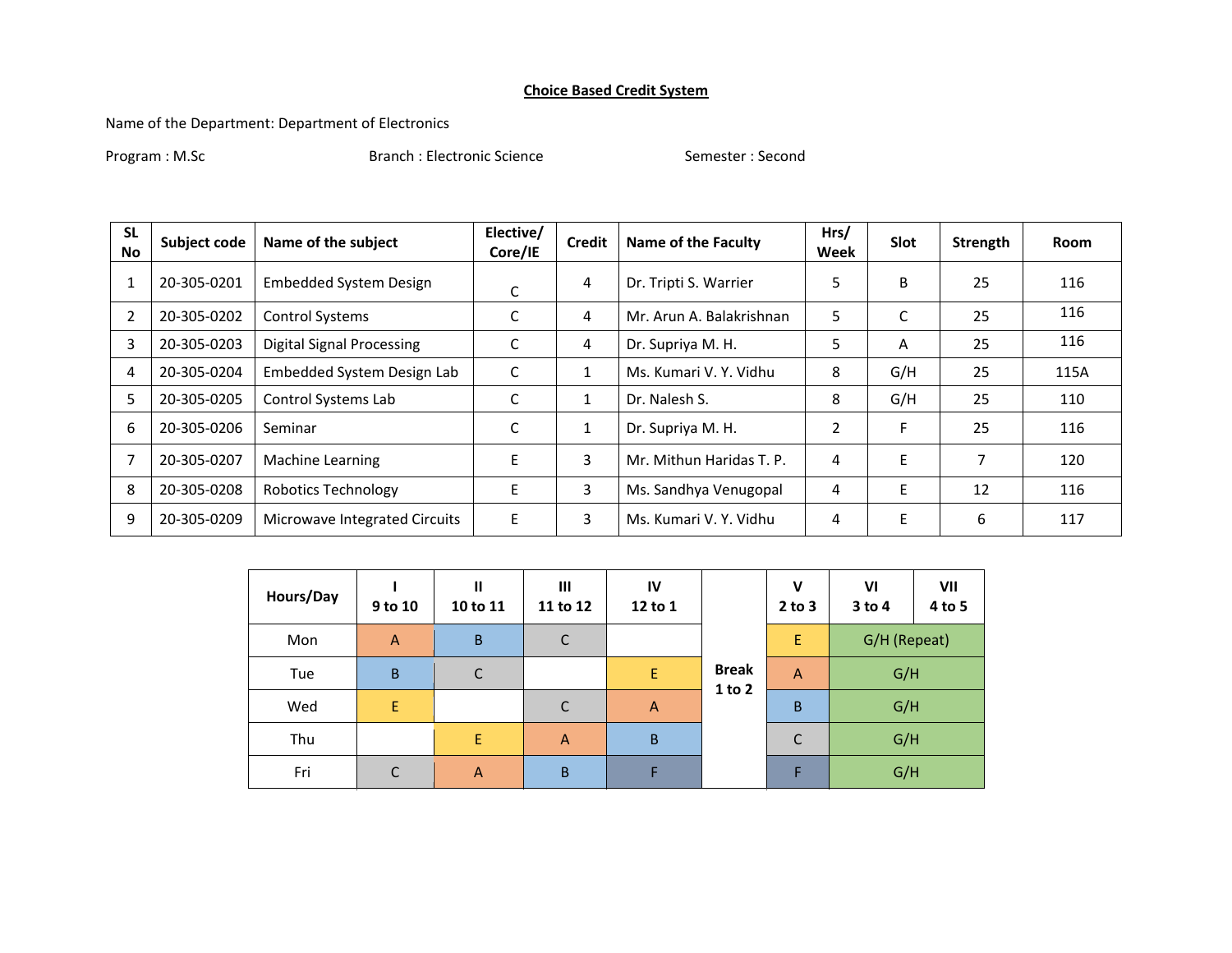## **DEPARTMENT OF ELECTRONICS – LAB SCHEDULE**

## **M. Sc. II**

| Day | <b>Embedded System Design</b> | Control Systems Lab |  |  |  |
|-----|-------------------------------|---------------------|--|--|--|
|     | Lab                           |                     |  |  |  |
| Tue | R1                            | R2                  |  |  |  |
| Wed | B2                            | R1                  |  |  |  |
| Thu | R1                            | R2                  |  |  |  |
| Fri | R7                            | R1                  |  |  |  |

| SI. No. | <b>Name</b>          | <b>Batch</b> |
|---------|----------------------|--------------|
| 1.      | Aghnesh M. S.        |              |
| 2.      | Aiswarya Venugopal   |              |
| 3.      | Albin Biju           |              |
| 4.      | Arjun K.             |              |
| 5.      | Arya K. R.           |              |
| 6.      | Ashin Sumesh         |              |
| 7.      | Asna Aslam           | <b>B1</b>    |
| 8.      | Aswin Babu K.        |              |
| 9.      | Aswin Shiju          |              |
| 10.     | Athira suresh        |              |
| 11.     | Athulraj P. M.       |              |
| 12.     | <b>Bisna Babu</b>    |              |
| 13.     | Christeena Anto      |              |
| 14.     | Fathima Labeeba C.   |              |
| 15.     | Jasida P.            |              |
| 16.     | Jetlin Jimmon        |              |
| 17.     | Joseph Anuraj P.S.   |              |
| 18.     | Neethu Pradeep       |              |
| 19.     | Nived Karun          |              |
| 20.     | Rajinas M.           | <b>B2</b>    |
| 21.     | Rashida V. K.        |              |
| 22.     | Sarath Santhosh      |              |
| 23.     | Shefin Muhamed K. S. |              |
| 24.     | Sreenath C.          |              |
| 25.     | Varun Sankar E. R.   |              |